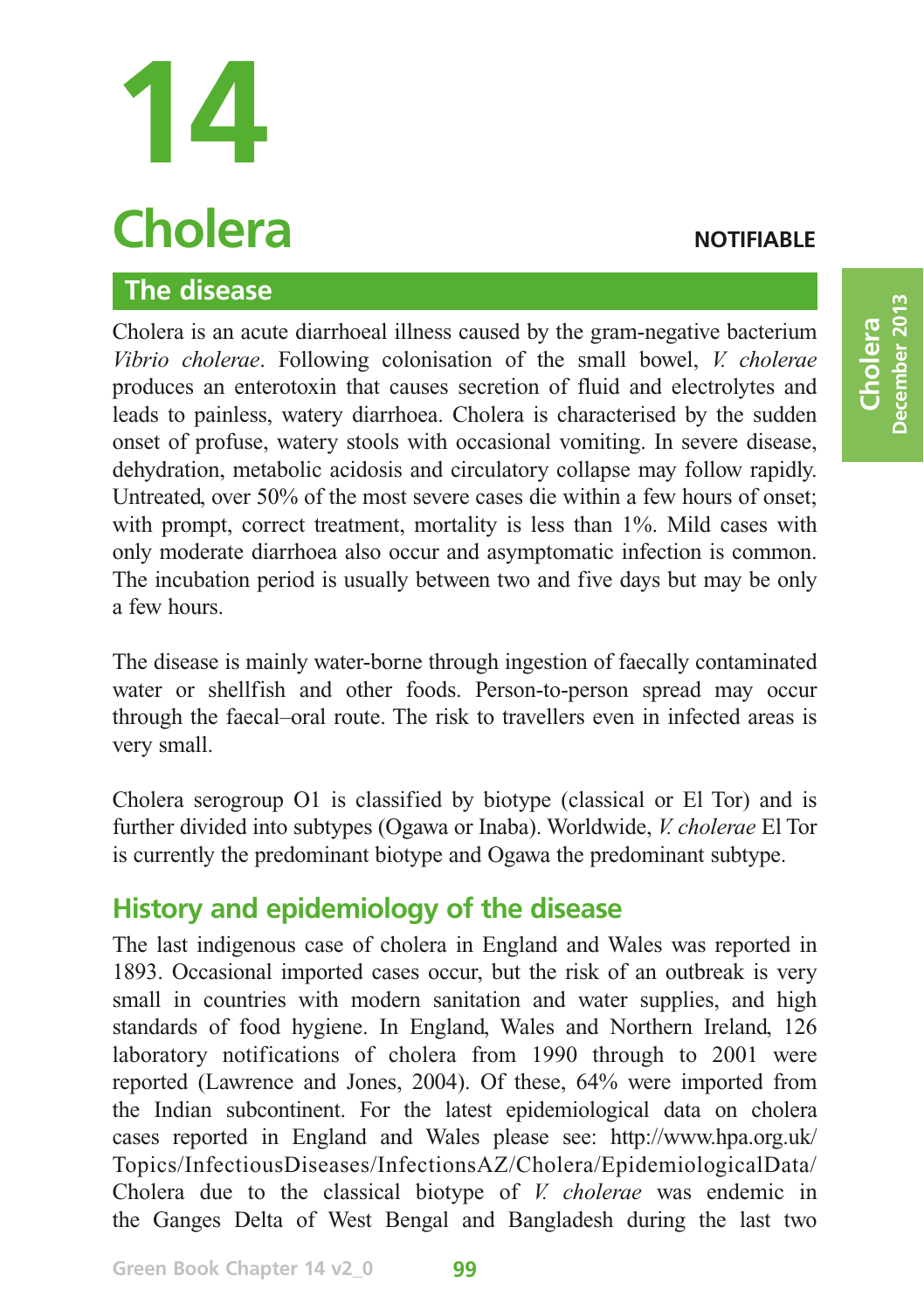centuries and caused epidemics and global pandemics. The seventh global pandemic, which started in 1961, is due to the El Tor biotype and is now widespread in Asia and Africa; Central and South America were affected in the early and mid-1990s but have largely brought the disease under control. A new serogroup of *V. cholerae* (O139), which produces similar symptoms, emerged in the Bay of Bengal in the early 1990s, is present in South-East Asia and China, and is responsible for about 15% of reported cholera cases in these regions (World Health Organization, 2004).

In 2003, 45 countries officially reported to the World Health Organization (WHO) 111,575 cases of cholera and 1,894 deaths (WHO, 2004), an overall case–fatality ratio (CFR) of 1.7%. In certain vulnerable groups and high-risk areas, the CFR reached as high as 41%. These reports of cases and deaths are considered to grossly underestimate the actual numbers due to under-reporting and the limitations of surveillance systems. Countries in Africa (particularly the Democratic Republic of Congo, Liberia, Mozambique, Somalia and Uganda) accounted for 96% of reported cases in 2003. For the latest epidemiological information from WHO on global cholera reports please see: http://www.who.int/cholera/statistics/en/index.html .

Prevention of cholera depends primarily on improving sanitation and water supplies in endemic areas and on scrupulous personal and food and water hygiene. While new oral cholera vaccines can provide individual protection against *V. cholerae* O1, their role in endemic and outbreak conditions is not yet defined (WHO, 2004). Since 1973, when the WHO removed cholera vaccination from the International Health Regulations, there has been no requirement for cholera vaccination for travel between countries (WHO, 1983).

The only cholera vaccine licensed in the UK since May 2004 is Dukoral®, a killed *V. cholerae* whole-cell (WC) vaccine with recombinant B subunit of cholera toxin (rCTB), administered orally. Intramuscular cholera vaccines are no longer recommended for use.

The whole-cell, B subunit vaccine (WC-rCTB, which used purified cholera toxin prior to the development of recombinant cholera toxin) has been evaluated for protective efficacy in trials in Bangladesh and Peru. In the trials in Bangladesh, three doses of vaccine demonstrated 85% protective efficacy (95% confidence interval 56%–94%) at six months in children aged two to 15 years and in women over the age of 15 (Clemens *et al*., 1986; Clemens *et al*., 1990).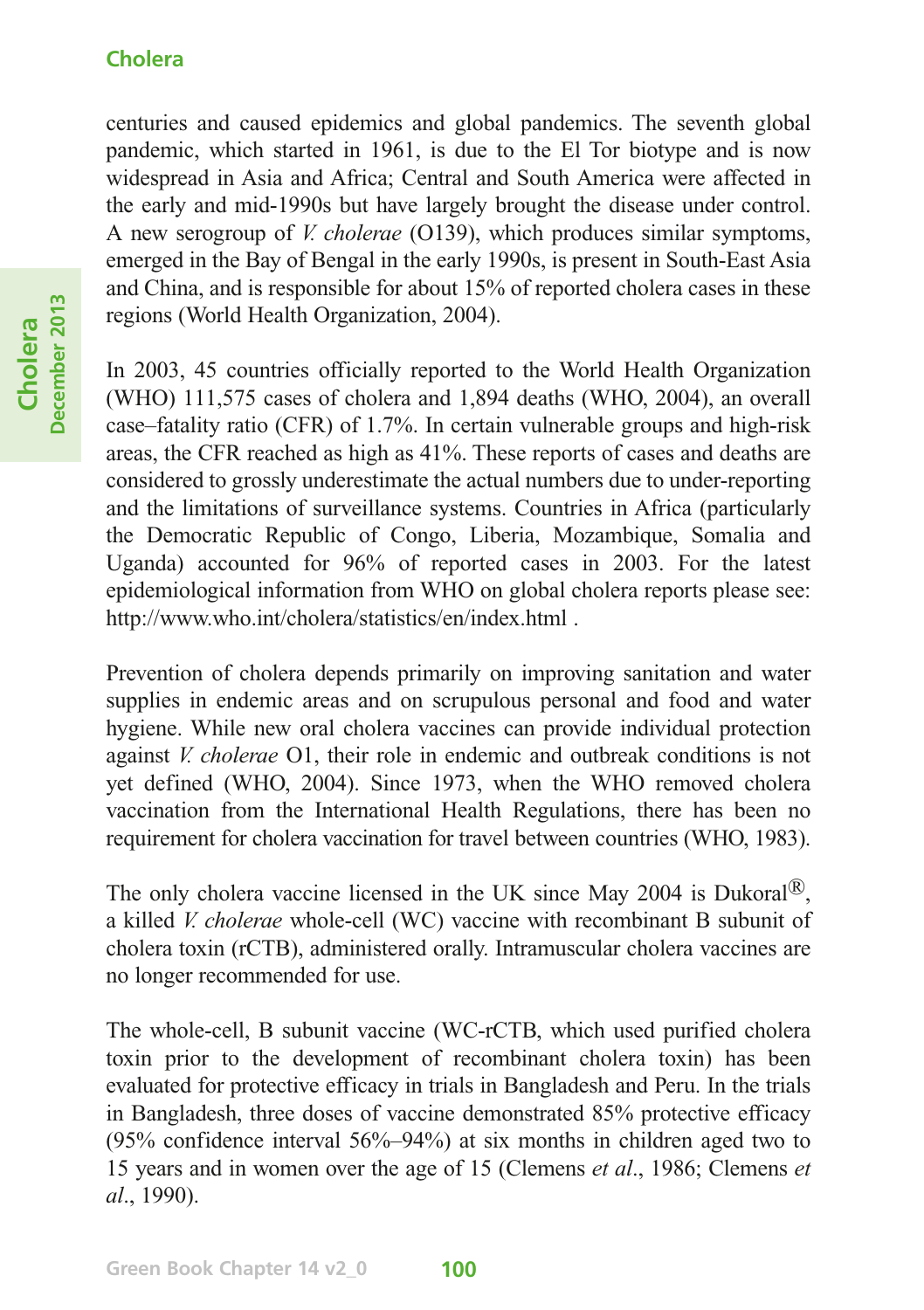The protective efficacy of the vaccine when given to children aged two to five years waned rapidly so that, by 36 months after administration, the cumulative protective efficacy was 26%, compared with children and adults over the age of five years in whom it was 63%. From this data, adults require two doses of vaccine and a reinforcing dose after two years. Young children require three doses of vaccine to establish effective immunity (Clemens *et al*., 1987) with a reinforcing dose after six months.

A trial in Peru using two doses of vaccine (WC-rCTB) in young adult military recruits demonstrated 86% protective efficacy (95% confidence interval, 36%–97%) at about four months (Sánchez *et al*., 1994). This trial followed an earlier trial in Peru which did not reach as high a level of protection (Taylor *et al*., 2000). In a challenge study with North American volunteers, three doses of WC-rCTB provided 64% protection (Black *et al*., 1987).

## **The cholera vaccination**

Oral, killed cholera vaccine (Dukoral®) is the only licensed cholera vaccine available in the UK. It contains 1mg of recombinant cholera toxin B (rCTB) in a liquid suspension of four strains of killed *V. cholerae* O1, representing subtypes Inaba and Ogawa and biotypes El Tor and classical  $(25 \times 10^9)$  bacteria in each batch). This suspension is mixed with buffer and water as indicated below.

The vaccine is thiomersal-free. It is inactivated, does not contain live organisms and cannot cause the disease against which it protects. It does not contain the A subunit of the cholera toxin which is responsible for the pathogenicity of the toxin.

# **Storage**

Vaccines should be stored in the original packaging at  $+2^{\circ}$ C to  $+8^{\circ}$ C and protected from light. All vaccines are sensitive to some extent to heat and cold. Heat speeds up the decline in potency of most vaccines, thus reducing their shelf life. Effectiveness cannot be guaranteed for vaccines unless they have been stored at the correct temperature. Freezing may cause increased reactogenicity and loss of potency for some vaccines. It can also cause hairline cracks in the container, leading to contamination of the contents.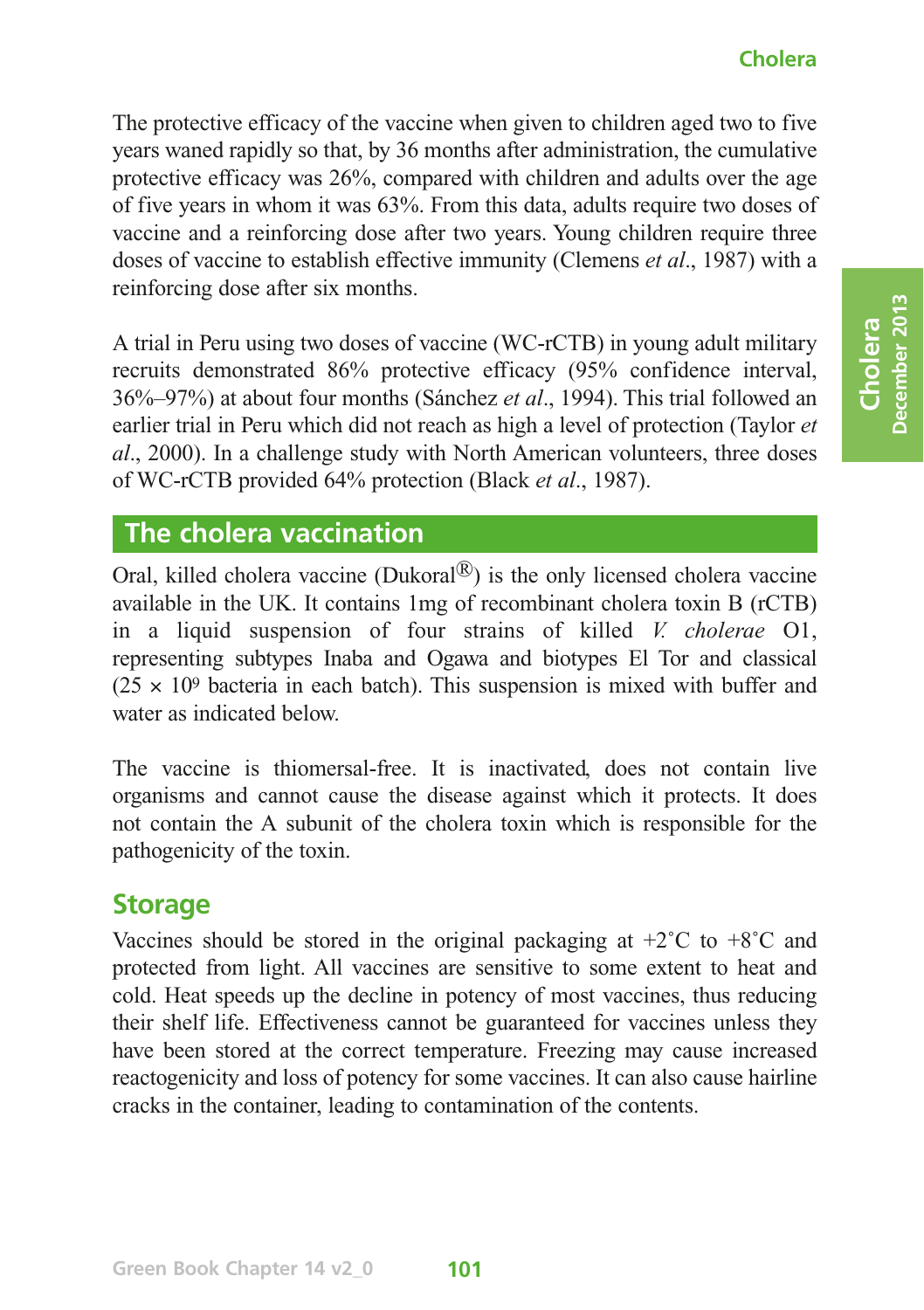## **Presentation**

Oral cholera vaccine is supplied as approximately 3ml of a whitish suspension in a glass vial. A sachet of sodium hydrogen carbonate as white granules is also supplied and should be mixed with water as described below (see Figure 14.1).

## **Dosage and schedule**

**Adults and children over six years of age**

- First dose of vaccine on day 0.
- Second dose between one and six weeks after the first dose.

Each dose of vaccine should be dissolved in 150ml of the prepared buffer solution.

For continuous protection, a booster dose should be given at the appropriate interval (see page 105).

**Children two to six years of age**

- First dose of vaccine on day 0.
- Second dose between one and six weeks after the first dose.
- Third dose between one and six weeks after the second dose.

Each dose of vaccine should be dissolved in 75ml of the prepared buffer solution.

# **Administration**

Food and drink should be avoided for one hour before and one hour after vaccination. Oral administration of other medicinal products should be avoided within one hour before and after administration of the vaccine.

The buffer of sodium hydrogen carbonate is supplied as effervescent granules, which should be dissolved in approximately 150ml of cool water in a disposable plastic cup. For children aged two to six years, half of the buffer solution should then be discarded. For children over six years of age and adults, the whole 150ml of buffer solution should be used (see Figure 14.1).

The appropriate volume of the solution should then be mixed with the whitish vaccine suspension to obtain a colourless, slightly opalescent fluid. The vaccine must be drunk within two hours of reconstitution.

Cholera vaccine can be given at the same time as injected vaccines.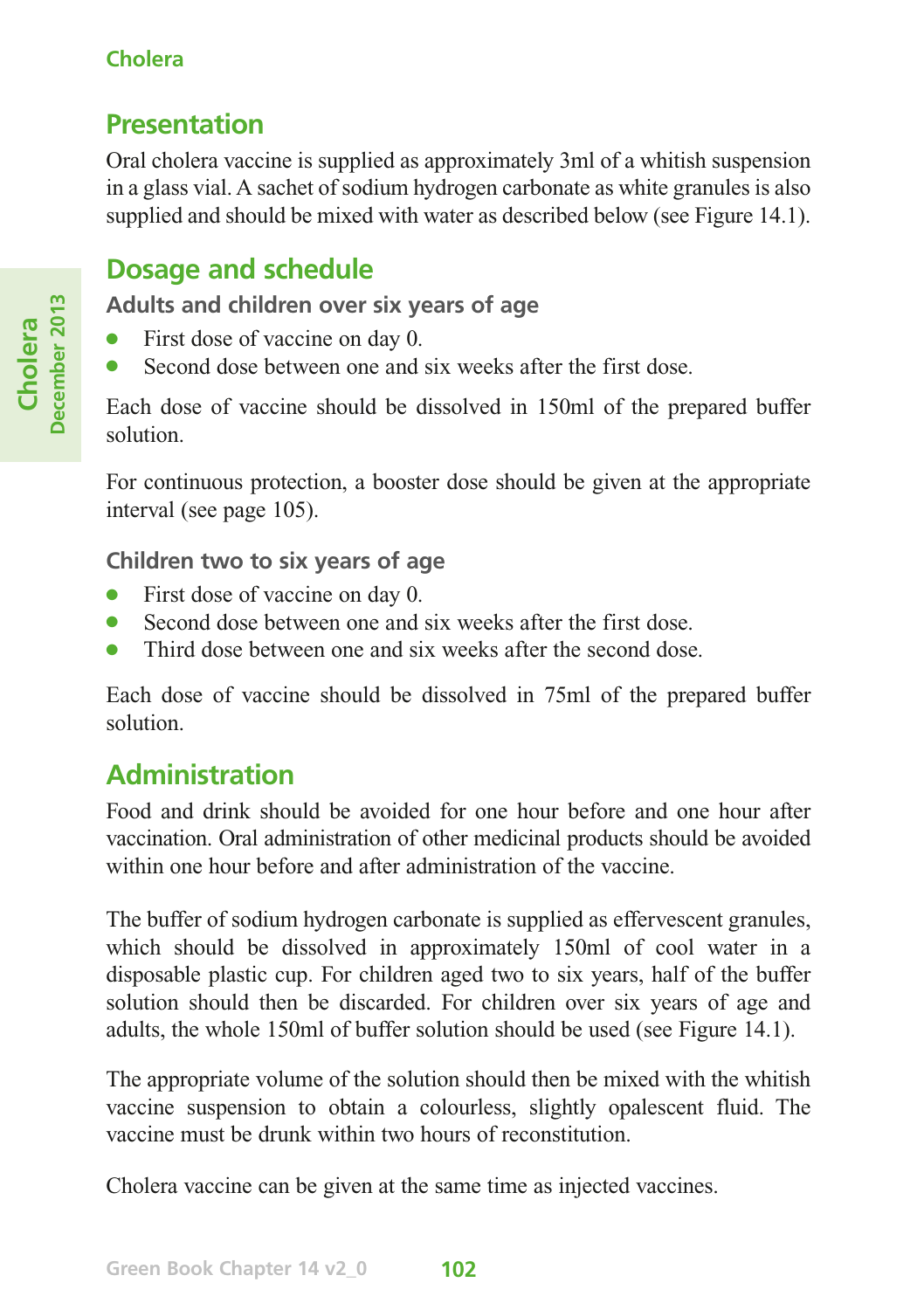

Figure 14.1 Preparation and administration of oral cholera vaccine

# **Disposal**

Equipment used for vaccination, including used vials or ampoules, should be disposed of at the end of a session by sealing in a proper, puncture-resistant 'sharps' box (UN-approved, BS 7320). The plastic cup can be disposed of in a yellow, clinical waste bag.

# **Recommendations for the use of the vaccine**

The objective of the cholera immunisation programme is to protect those who are most at risk of serious illness or death from the disease. Cholera vaccine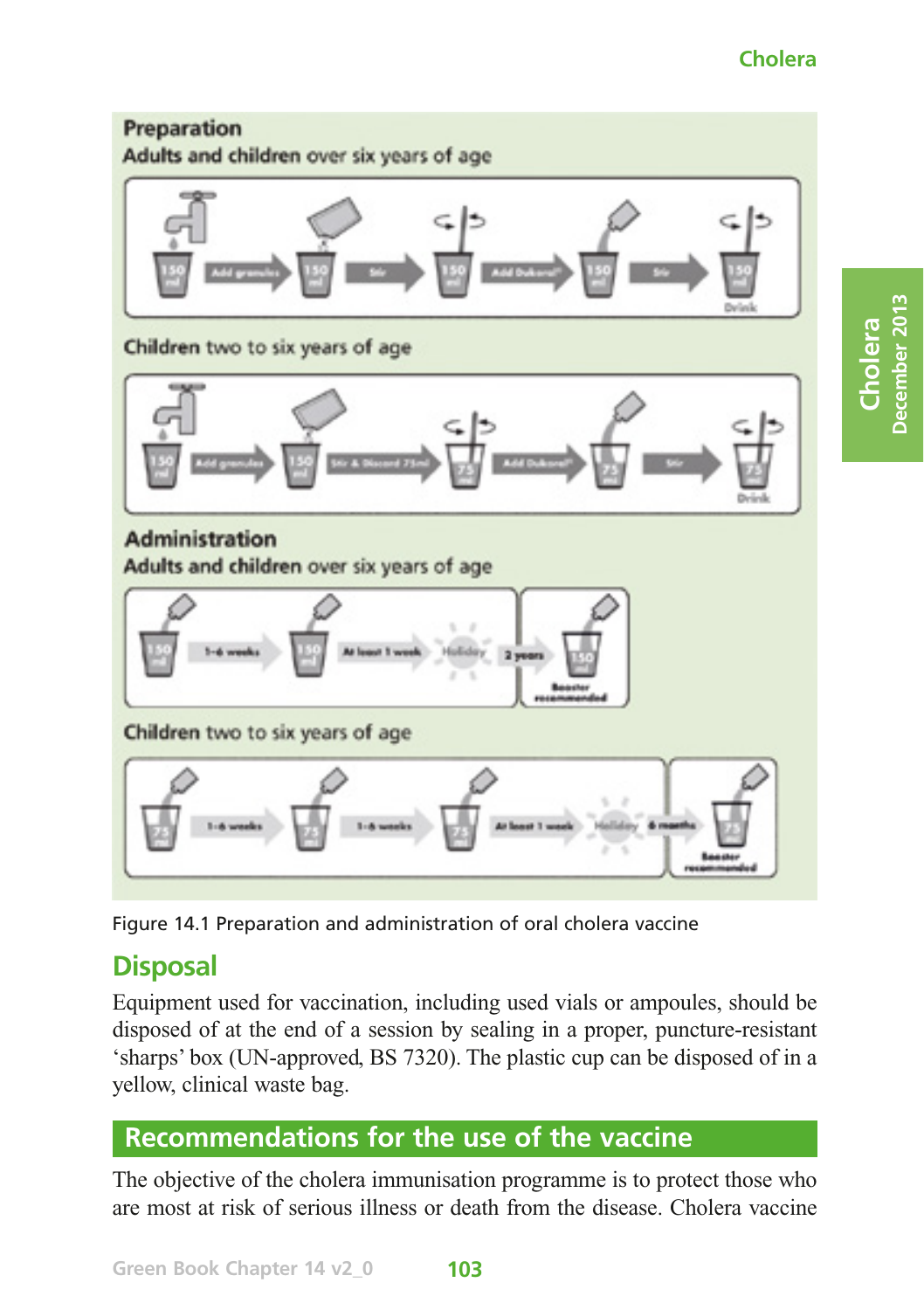is indicated for active immunisation against disease caused by *V. cholerae* serogroup O1 in adults and child travellers from two years of age who are considered at risk for cholera. General estimates of travellers' risk of cholera based on imported cases into Europe and North America are in the order of two to three per million travellers (Mahon *et al.*, 1996; Morger *et al*., 1983; Wittlinger *et al.*, 1995; Sánchez and Taylor, 1997).

Immunisation against cholera can be considered, following a full risk assessment, for the following categories of traveller (JCVI, 2004):

- relief or disaster aid workers
- persons with remote itineraries in areas where cholera epidemics are occurring and there is limited access to medical care
- travellers to potential cholera risk areas, for whom vaccination is considered potentially beneficial.

No traveller should be required to demonstrate vaccination against cholera. Officials at a few remote borders may occasionally ask people travelling from infected areas for evidence of immunisation. Travellers who are likely to cross such borders, especially overland, should be advised to carry a signed statement on official paper that cholera vaccine is not required (Lea and Leese, 2001).

The vaccine is not recommended for prevention of the syndrome of travellers' diarrhoea since it only protects against the heat-labile toxin of enterotoxigenic *Escherichia coli* (LT-ETEC). The contribution LT-ETEC makes in travellers' diarrhoea is variable and usually small. It is only one of the many bacteria, viruses and protozoa that cause this syndrome.

## **Individuals at occupational risk**

Vaccine is recommended for laboratory workers who may be regularly exposed to cholera in the course of their work. This would normally only include those working in reference laboratories or in laboratories attached to infectious disease units.

## **Primary immunisation**

The primary course of the immunisation must be restarted if more than six weeks have elapsed between the first and second doses or if more than two years have elapsed since the last vaccination. These recommendations are unique to this vaccine.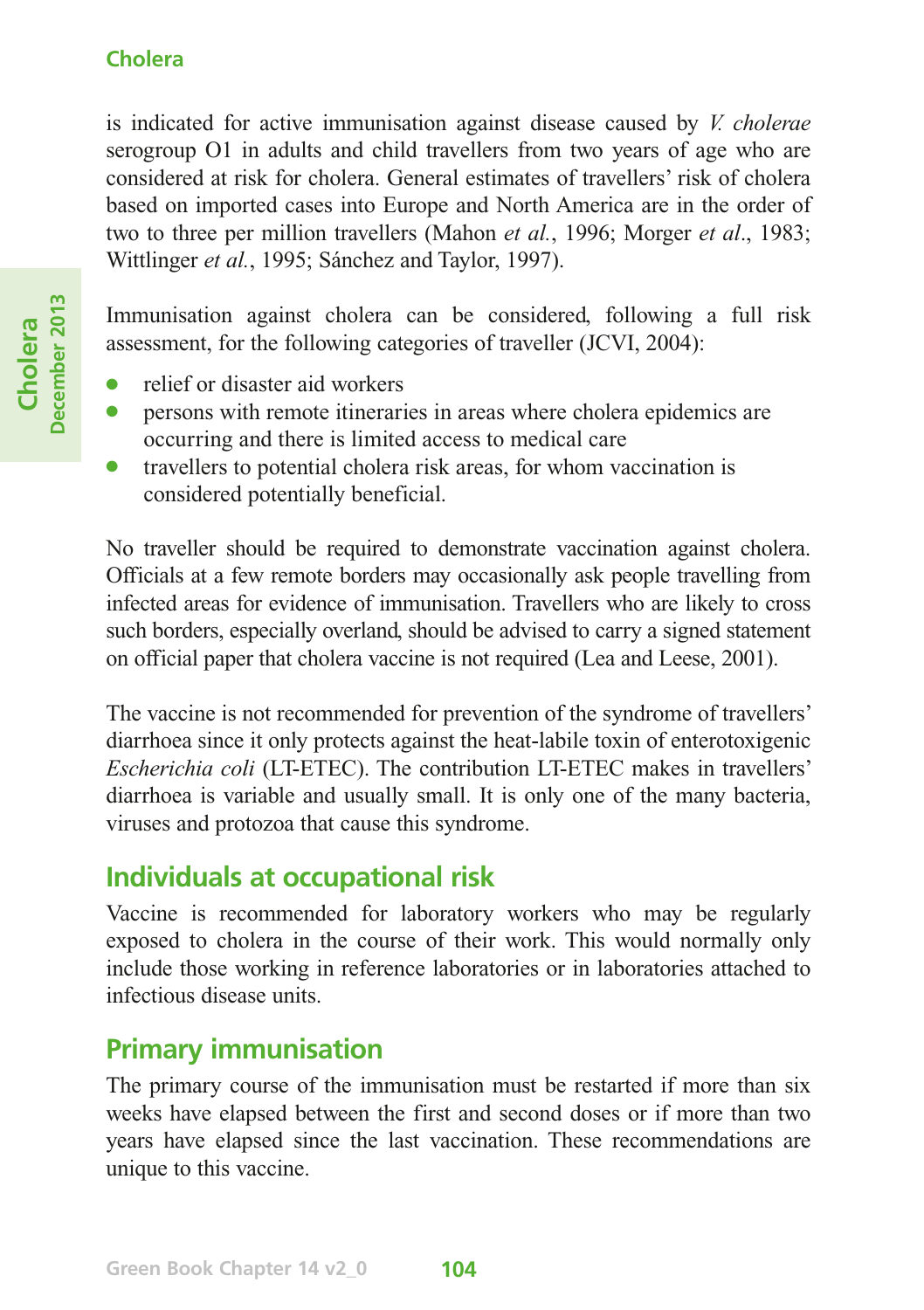#### **Adults and children over six years of age**

The standard primary course of vaccination with this vaccine against cholera consists of two doses with an interval of at least one week but less than six weeks between doses.

#### **Children two to six years of age**

The standard primary course of vaccination with this vaccine against cholera consists of three doses with an interval of at least one week but less than six weeks between doses.

If more than six weeks have elapsed between doses, the primary immunisation course should be restarted.

Immunisation should be completed at least one week prior to potential exposure to *V. cholerae* O1.

#### **Children under two years of age**

The protective efficacy of this cholera vaccine in children between one and two years of age has not been studied. Therefore, cholera vaccine is not recommended for children under two years of age.

# **Reinforcing immunisation**

For continuous protection against cholera, a single booster dose is recommended two years after completing the primary course for adults and children over six years of age, and after six months for children aged two to six years. No clinical efficacy data have been generated on repeat booster dosing.

If more than two years have elapsed since the last vaccination, the primary course should be repeated. The need to repeat a primary course of the immunisation is unique to this vaccine.

No clinical data are available on the protective efficacy of this vaccine against cholera after administration of booster doses.

## **Contraindications**

There are very few individuals who cannot receive oral cholera vaccine when it is recommended. Where there is doubt, appropriate advice should be sought from a travel health specialist.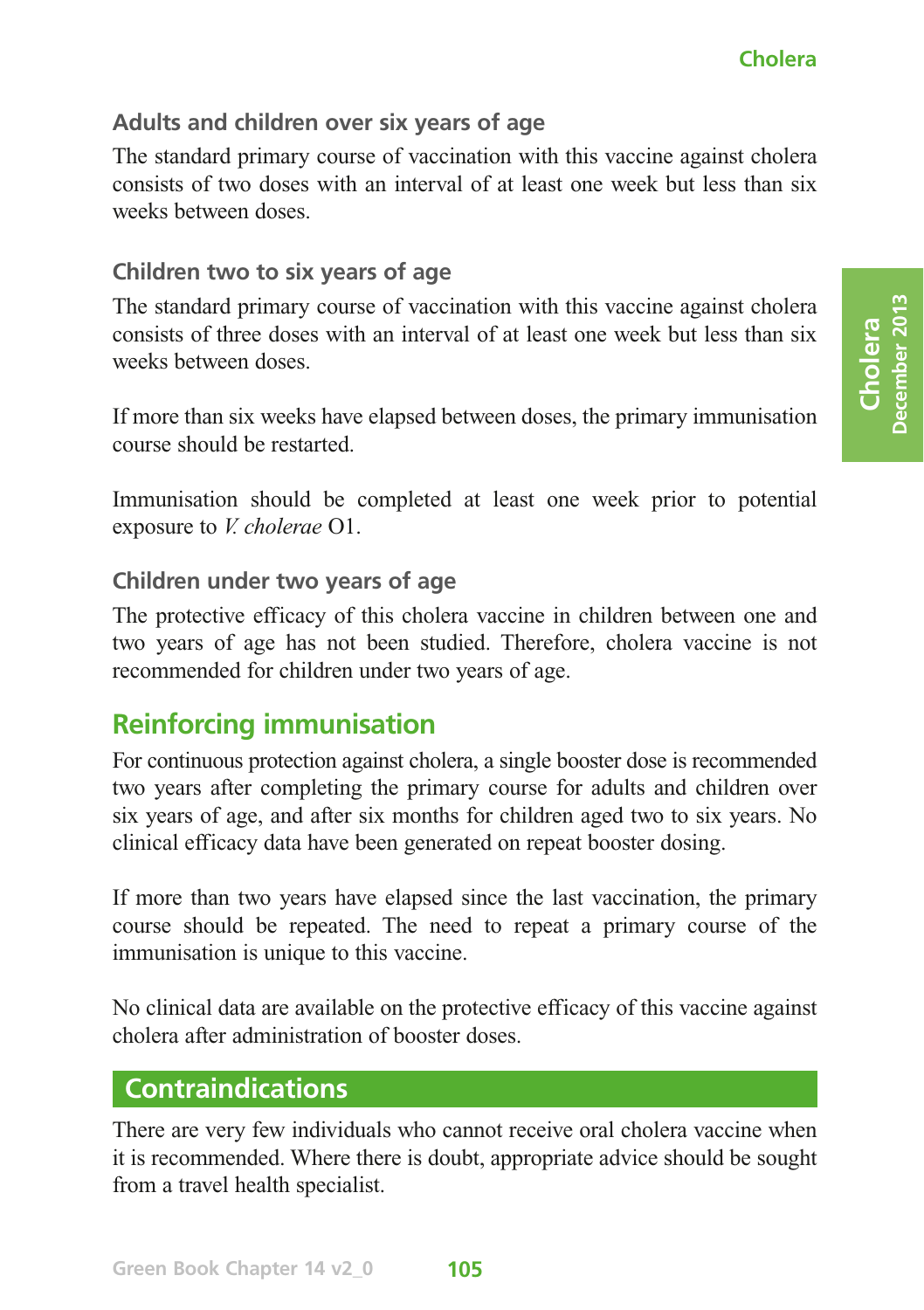The vaccine should not be given to those who have had:

- a confirmed anaphylactic reaction to a previous dose of oral cholera vaccine, or
- a confirmed anaphylactic reaction to formaldehyde or any of the components of the vaccine.

## **Precautions**

Minor illnesses without fever or systemic upset are not valid reasons to postpone immunisation.

If an individual is acutely unwell, immunisation may be postponed until they have fully recovered. This is to avoid confusing the differential diagnosis of any acute illness by wrongly attributing any signs or symptoms to the adverse effects of the vaccine.

Cholera vaccine confers protection specific to *V. cholerae* serogroup O1. Immunisation does not protect against *V. cholerae* serogroup O139 or other species of *Vibrio*. Vaccination is not a substitute for adhering to standard protective hygiene measures to avoid cholera.

Vaccination should be delayed in individuals suffering from acute gastro-intestinal illness. Pre-existing gastro-intestinal disorders are not a contraindication to giving the vaccine.

## **Pregnancy and breast-feeding**

No data are available on the safety of oral cholera vaccine in pregnant or breast-feeding women. There is no evidence of risk from vaccinating pregnant women or those who are breast-feeding with inactivated viral or bacterial vaccines or toxoids (Plotkin and Orenstein, 2004). If the risk of cholera is high then the vaccine should be considered in these circumstances.

## **Immunosuppression and HIV infection**

Individuals with immunosuppression or with HIV infection (regardless of CD4 counts) should be considered for cholera vaccination in accordance with the recommendations above. However, these individuals may not develop a full antibody response if they are immunosuppressed, and vaccine protective efficacy has not been studied. Specialist advice may be required.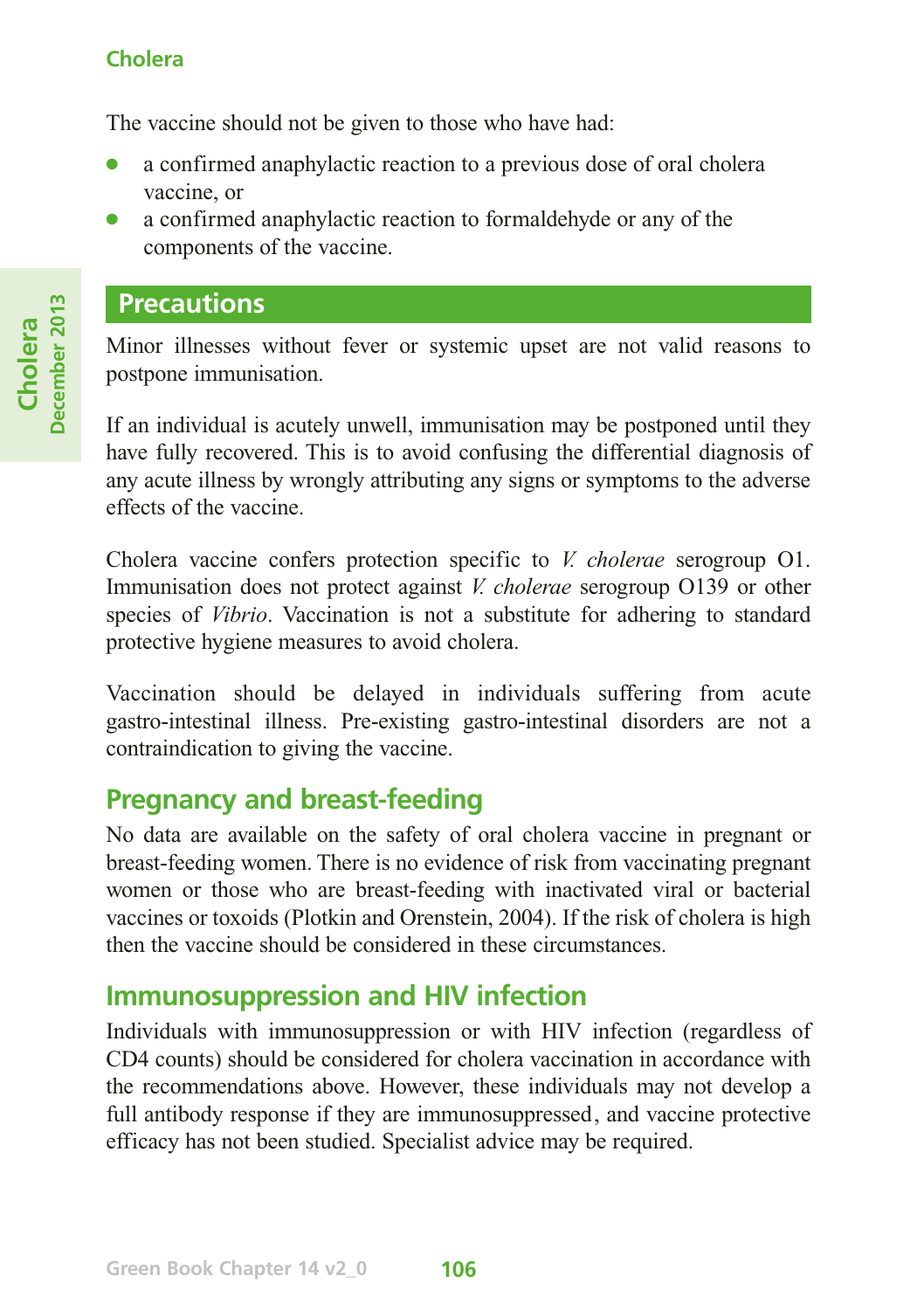Further guidance is provided by the Royal College of Paediatrics and Child Health (www.rcpch.ac.uk), the British HIV Association (BHIVA) *Immunisation guidelines for HIV-infected adults* (BHIVA, 2006) and the Children's HIV Association of UK and Ireland (CHIVA) immunisation guidelines (www.bhiva.org/chiva).

## **Adverse reactions**

Adverse events described in trials comparing individuals taking oral cholera vaccine with those ingesting buffer without the vaccine were comparable and in the range of 11% to 14% (Sánchez *et al*., 1997).

More than 1 million doses of this vaccine have been sold in Sweden and Norway. Based on passive reporting from clinical trials and post-marketing surveillance, mild gastro-intestinal symptoms (abdominal pain, cramping, diarrhoea, nausea) are the most commonly reported symptoms occurring at a frequency of 0.1% to 1%. Serious adverse events, including a flu-like syndrome, rash, arthralgia and paraesthesiae are rare, occurring in fewer than one per 10,000 doses distributed (Summary of Product Characteristics, 2004).

## **Management of cases, contacts and outbreaks**

As cholera is a notifiable disease in the UK, for public health management of cases, contacts and outbreaks, all suspected cases should be notified to the local health protection unit immediately. Sources of infection should be identified and treated appropriately. Contacts of patients with cholera should maintain high standards of personal hygiene to avoid becoming infected. In the UK, cholera vaccine has no role in the management of contacts of cases or in controlling the spread of infection; control of the disease depends on public health measures.

## **Supplies**

Dukoral® oral, killed cholera vaccine is supplied by Crucell (Tel: 084 4800 3907).

## **References**

Black RE, Levine MM, Clements ML *et al.* (1987) Protective efficacy in humans of killed whole-vibrio oral cholera vaccine with and without the B subunit of cholera toxin. *Infect Immun* **55**: 1116–20.

British HIV Association (2006) *Immunisation guidelines for HIV-infected adults:* www. bhiva.org/pdf/2006/Immunisation506.pdf.